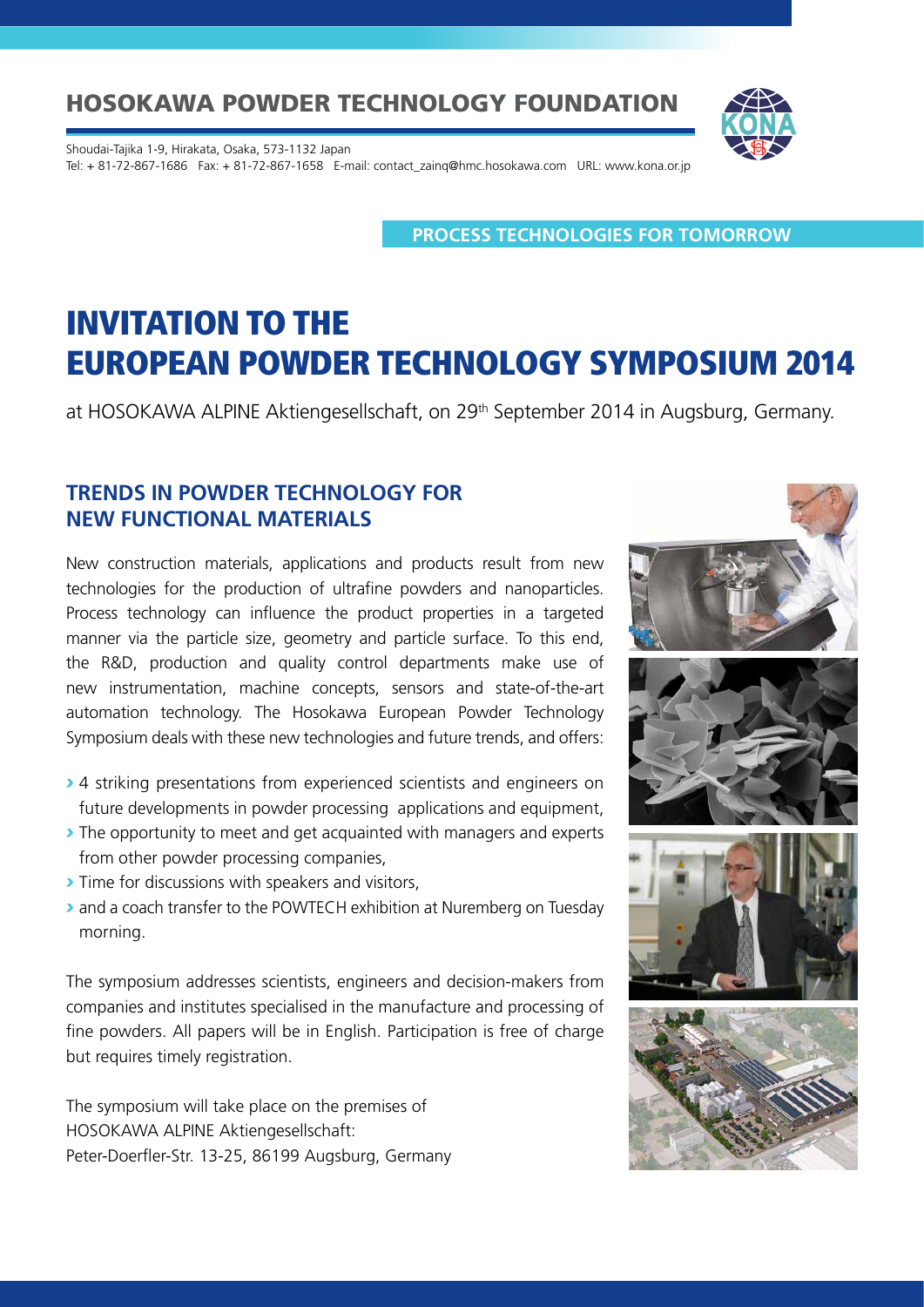

Shoudai-Tajika 1-9, Hirakata, Osaka, 573-1132 Japan

Tel: + 81-72-867-1686 Fax: + 81-72-867-1658 E-mail: contact\_zainq@hmc.hosokawa.com URL: www.kona.or.jp

**PROCESS TECHNOLOGIES FOR TOMORROW**

#### **EUROPEAN POWDER TECHNOLOGY SYMPOSIUM 2014 MONDAY, 29TH SEPTEMBER 2014**

| 13:30 | Welcome address                                                      |
|-------|----------------------------------------------------------------------|
|       | Y. Hosokawa, President of Hosokawa Powder Technology Foundation      |
| 13:45 | Overview and Prospects of Powder Technology                          |
|       | Prof. W. Peukert, Erlangen University                                |
| 14:30 | Advancements, Challenges and Trends in Size Reduction Technology for |
|       | Pharmaceutical Applications,                                         |
|       | Dr. M. Juhnke, Novartis AG, Basel                                    |
| 15:15 | Coffee Break                                                         |
| 15:45 | Design of Powder Processing Equipment by Computer Simulation         |
|       | Prof. J. Kano, Tohoku University                                     |
| 16:30 | Computerization of Powder Processing Systems                         |
|       | Dr. S. Sander, G. Kiederle, HOSOKAWA ALPINE AG                       |
| 17:15 | Closing remarks                                                      |
|       | P. Krieg, President of HOSOKAWA ALPINE AG                            |

#### **POWTECH + TechnoPharm 2014**

**TUESDAY, 30TH SEPTEMBER 2014**

Visit of the World-Leading trade fair for processing, analysis and handling of powder and bulk solids and the booth of HOSOKAWA MICRON Group.



- 08:00 Coach departure from HOSOKAWA ALPINE to Nuremberg.
- 10:30 Approximate arrival time at the Nuremberg Exhibition Centre. Addmission tickets provided by us.
- 10:30 11:30 Tour of the HOSOKAWA MICRON Group exhibition stand: explanation of the exhibited machines and their application areas. Afterwards, you will have the opportunity to look around the two trade fairs on your own.
- 17:00 19:30 Return coach trip to Augsburg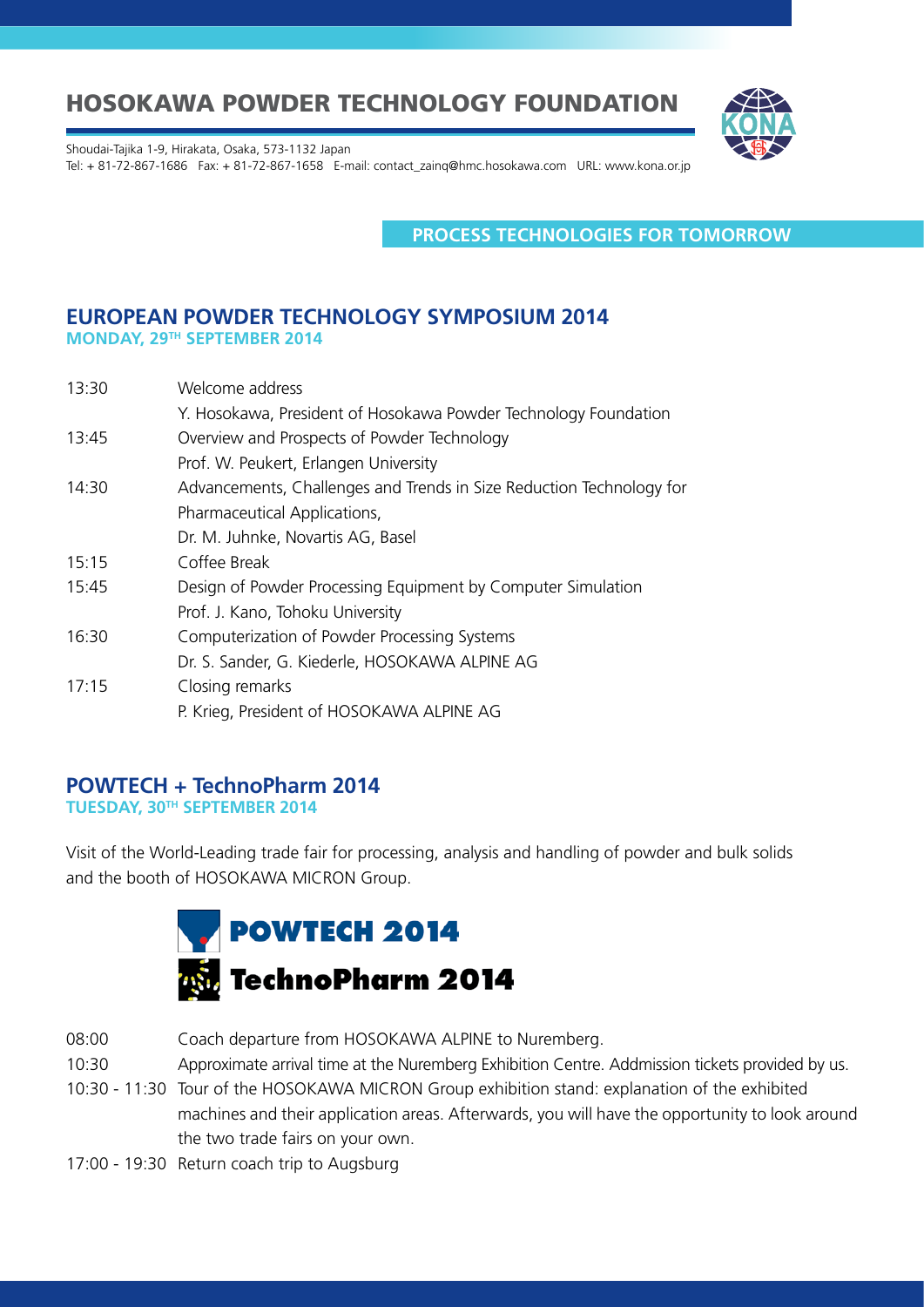

Shoudai-Tajika 1-9, Hirakata, Osaka, 573-1132 Japan Tel: + 81-72-867-1686 Fax: + 81-72-867-1658 E-mail: contact\_zainq@hmc.hosokawa.com URL: www.kona.or.jp

**PROCESS TECHNOLOGIES FOR TOMORROW**

#### **HOSOKAWA EUROPEAN POWDER TECHNOLOGY SYMPOSIUM 2014 MESSAGE FROM THE ORGANISER**



It is a great pleasure to announce that the Hosokawa European Powder Technology Symposium entitled "Trends in Powder Technology for New Functional Materials" will be held at HOSOKAWA ALPINE AG on Monday  $29<sup>th</sup>$  of September, 2014, as a part of special events to celebrate the  $20<sup>th</sup>$ anniversary of the Hosokawa Powder Technology Foundation. This foundation was established in Japan in 1991 for the purpose of promoting science and technology in the field of powder and particle processing and characterisation on the basis of the fund donated by the late Mr Masuo Hosokawa. It annually presents the "KONA Award" to a prominent researcher with an excellent contribution to the advancement in this field and supports active researchers by financial funding.

This symposium is the first one to be held outside Japan by our foundation, which aims to promote the exchange of technical information and knowledge among European and Japanese researchers and engineers engaged in the work of handling powder and particles.

I hope that this symposium will bring the participants new tips and ideas which will lead to innovative and fruitful R&D and engineering work in academia and industry.

Yoshio Hosokawa President Hosokawa Powder Technology Foundation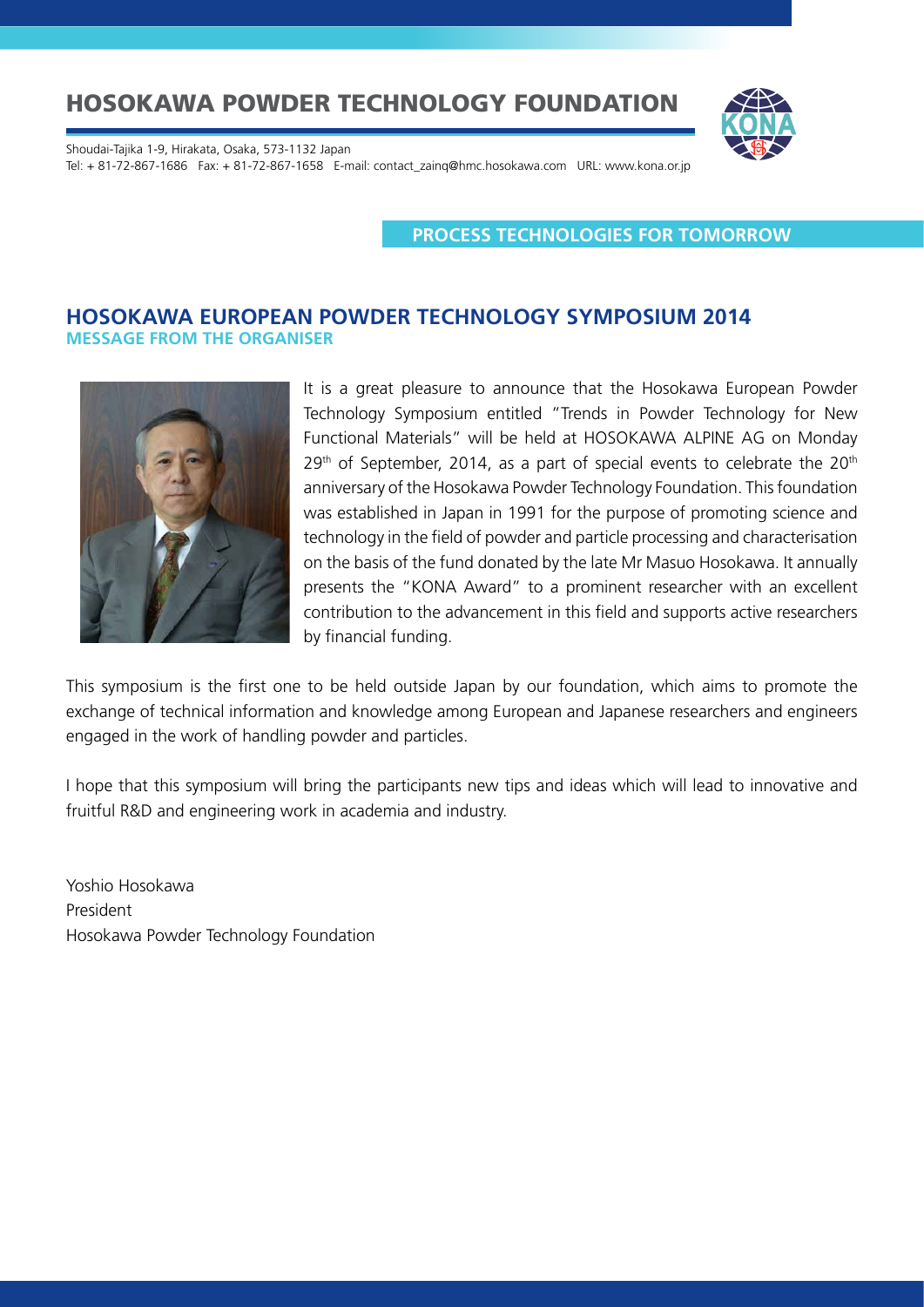

Shoudai-Tajika 1-9, Hirakata, Osaka, 573-1132 Japan Tel: + 81-72-867-1686 Fax: + 81-72-867-1658 E-mail: contact\_zainq@hmc.hosokawa.com URL: www.kona.or.jp

**PROCESS TECHNOLOGIES FOR TOMORROW**

### **ABSTRACT: OVERVIEW AND PROSPECTS OF POWDER TECHNOLOGY**

*Wolfgang Peukert, Institute of Particle Technology, University Erlangen, Germany, wolfgang.peukert@fau.de* 



Advanced materials with properties tailored on the molecular and mesoscales are expected to stimulate evolutionary advances and revolutionary breakthroughs in emerging key-technology areas such as information and communication as well as catalysis, energy and transportation. The creation of tailor-made products made from nanoscale building blocks is one of the great challenges in the manufacture of new functional materials. Nanoparticles as building blocks are controlled by surface and interparticle forces. The microscopic control of the interfaces is therefore a key requirement for product design and formulation of nanoparticles. We present a multi-scale view from the molecular level towards macroscopic effects and applications, e.g. in additives manufacturing, printable electronics or the life sciences. A highly relevant question is how the product quality evolves throughout the process and how the process structure-functions influence the product quality, i.e. the related structureproperty functions.

Fundamental studies open many applications. These include mechanochemical effects, the dispersion of semi-conducting nanoparticles for the production of functional conductive films, translucent ceramic tapes and bioglass from which apatite can be grown for bone replacement. A novel process to produce polymer particles below 5 µm for additives manufacturing is introduced. Molecularly thin layers of graphene and boron-nitride sheets have been produced from commercial graphite powder under mild milling conditions. In all these applications, new challenges need to be solved. These include multi-dimensional particle characterisation beyond size, i.e. shape, surface, composition and characterisation really do matter. Today, powder technology is a key technology for the production of new functional materials.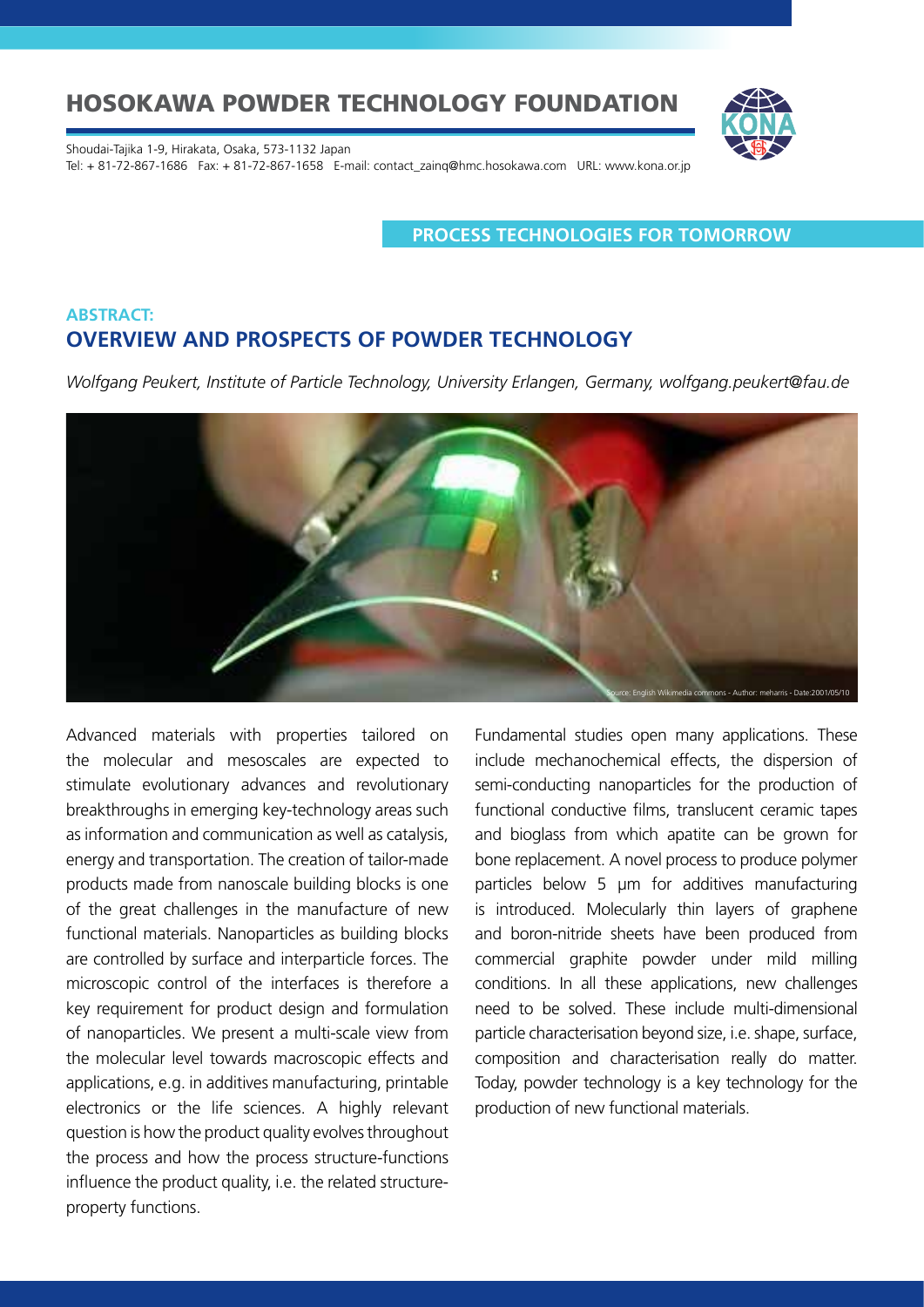Shoudai-Tajika 1-9, Hirakata, Osaka, 573-1132 Japan Tel: + 81-72-867-1686 Fax: + 81-72-867-1658 E-mail: contact\_zainq@hmc.hosokawa.com URL: www.kona.or.jp

**PROCESS TECHNOLOGIES FOR TOMORROW**

### **ABSTRACT: ADVANCEMENTS, CHALLENGES AND TRENDS IN SIZE REDUCTION TECHNOLOGY FOR PHARMACEUTICAL APPLICATIONS**

*Michael Juhnke, Novartis Pharma AG, Basel, Switzerland*

Engineering and control of drug particle size is of paramount importance throughout drug development and manufacturing to ensure reliable performance during pharmaceutical manufacturing, as well as consistent product shelf-life, administration and invivo behavior.

Size reduction techniques are frequently applied to engineer drug particle size after chemical synthesis and isolation techniques. Standard platform milling technologies in dry and wet mode are preferred, targeting for particle sizes of few 100 µm to about 100 nm, and processing multiple drug compounds per platform technology from several gram batch size at preclinical development stage up to about 500 kilogram batch size for commercial manufacturing.

The presentation will provide an overview on the requirements for engineered drug particle sizes and standard platform milling technologies, advancements for the processing of highly-active drug compounds, application of rotor-impact and wet-media milling technology during drug development, challenges regarding drug processing and drug product quality, as well as trends for size reduction techniques during drug development and commercial manufacturing.

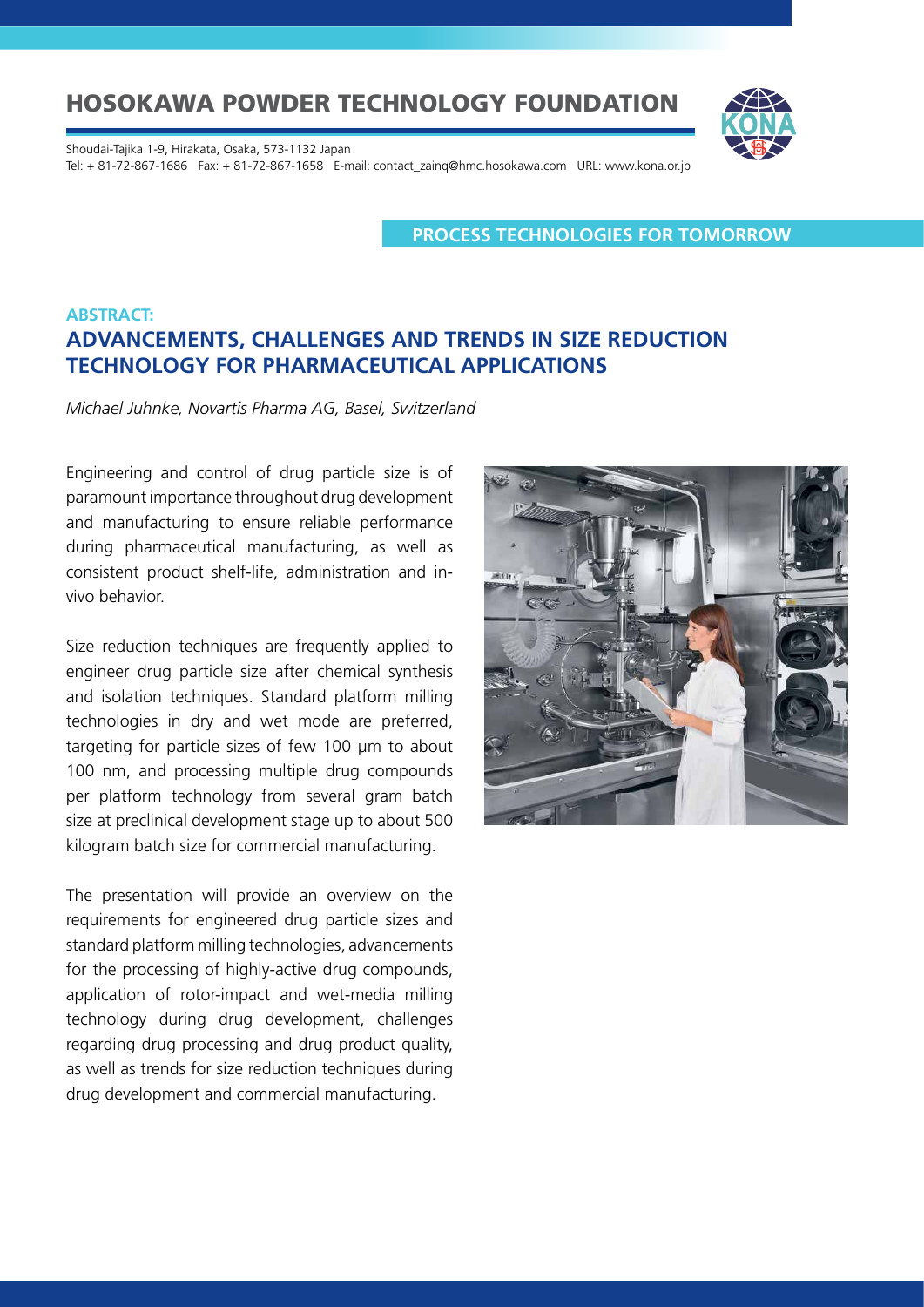

Shoudai-Tajika 1-9, Hirakata, Osaka, 573-1132 Japan Tel: + 81-72-867-1686 Fax: + 81-72-867-1658 E-mail: contact\_zainq@hmc.hosokawa.com URL: www.kona.or.jp

**PROCESS TECHNOLOGIES FOR TOMORROW**

### **ABSTRACT: DESIGN OF POWDER PROCESSING EQUIPMENT BY COMPUTER SIMULATION**

*Junya Kano and Shingo Ishihara, Institute of Multidisciplinary Research for Advanced Materials, Tohoku University, Japan, kano@tagen.tohoku.ac.jp* 

Computer simulation in powder technology has recently developed in a remarkable way and is applied in different unit operations such as grinding, agglomeration, mixing and classification. First of all, we have focused on the grinding of solid particles. Grinding is one of the most important unit operations in powder processing, and it has been carried out in many fields of science and industry.

Fine grinding operations can be done using several types of media mills such as tumbling, vibration, planetary and stirred mills. We have numerically simulated the ball motion in media milling by the Distinct Element Method (DEM), and also developed a method to predict the particle size during the batch grinding process. We recently developed a new direct simulation method of the breakage phenomena of a solid particle. The new simulation method has been named Advanced Distinct Element Method (ADEM), and ADEM is able to simulate the behavior of the non-spherical particles. ADEM has been applied to sieving and powder mixing as well, and the modelling of the processes and design of the systems have been performed by computer simulation.

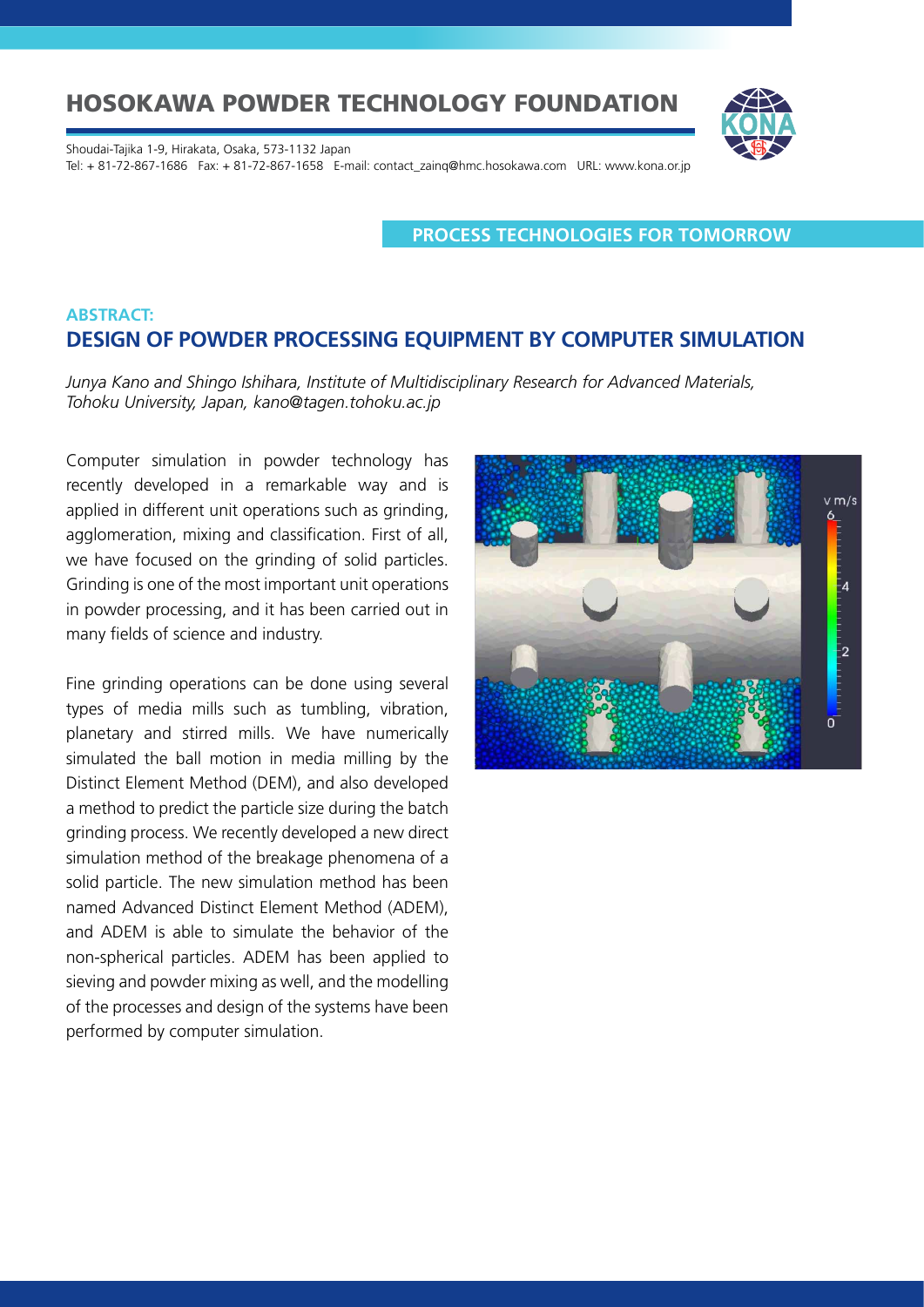Shoudai-Tajika 1-9, Hirakata, Osaka, 573-1132 Japan Tel: + 81-72-867-1686 Fax: + 81-72-867-1658 E-mail: contact\_zainq@hmc.hosokawa.com URL: www.kona.or.jp

**PROCESS TECHNOLOGIES FOR TOMORROW**

### **ABSTRACT: COMPUTERIZATION OF POWDER PROCESSING SYSTEMS**

*Steffen Sander, Gerhard Kiederle: HOSOKAWA ALPINE AG, Augsburg, Germany*

Computers have become ubiquitous in all aspects of our lives. We are able to access our e-mail account wherever we are. Household appliances and even complex industrial systems can be controlled by smart phones. The next steps will be the self-organization of manufacturing processes by means of machine-tomachine communication and the "web of things"– in Germany known as "Industry 4.0". But how can one turn this tremendous development in computing applications to account in powder processing?

The presentation introduces HOSOKAWA ALPINE's recent developments in control systems and related issues. It will focus on the online measurement of particle size distributions and how this tool can be used for an adaptive control of process or machine parameters. We will also highlight the potential of tele-service applications and a newly developed tool which enables condition-based maintenance for reducing downtime. There are many ways in which the computerization of powder processing systems can help to obtain products within the optimum quality range and with increased overall process efficiency.

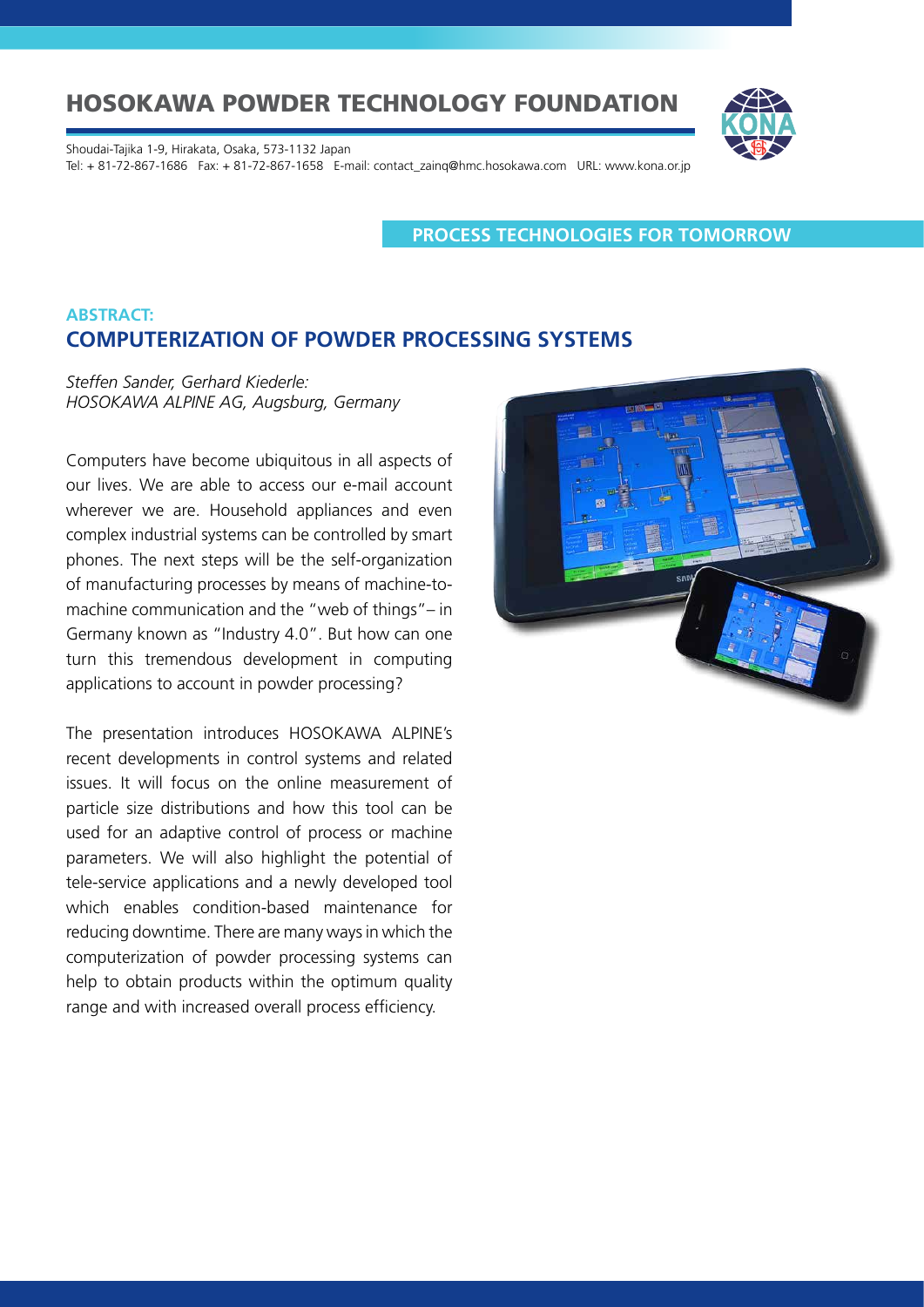Shoudai-Tajika 1-9, Hirakata, Osaka, 573-1132 Japan Tel: + 81-72-867-1686 Fax: + 81-72-867-1658 E-mail: contact\_zainq@hmc.hosokawa.com URL: www.kona.or.jp

#### **PROCESS TECHNOLOGIES FOR TOMORROW**

### **POWTECH + TechnoPharm 2014**

We invite you to pay the POWTECH and TechnoPharm trade fairs (30.09. – 02.10.2014) a visit. In combination with the Hosokawa European Powder Technology Symposium 2014, we will organise a coach trip on Tuesday, the 30<sup>th</sup> September, between Augsburg and Nuremberg to enable you to visit the trade fairs.

The POWTECH is the world-leading trade fair for processing, analysis and handling of powders and bulk solids. Some 700 companies from more than 20 countries show their product spectrum. The Hosokawa Micron Group is the exhibitor with the largest stand но SOKAWA MICRON Group booth at the POWTECH 2013 (450 m² floor space) at the POWTECH.

TechnoPharm 2014 - international trade fair for life science process technologies. Some 300 companies from more than 20 countries show their product spectrum in pharma, food and cosmetics.

The POWTECH and TechnoPharm trade fairs both take place at the same time and the same location at the Exhibition Centre Nuremberg.

Kindly make use of the appended registration form to register for the symposium and the trip to POWTECH  $+$ TechnoPharm. Please send the form back to us by the 15th August 2014.

We will be pleased to answer any questions you may have on the symposium and the POWTECH 2014: HOSOKAWA ALPINE Aktiengesellschaft, Marketing Department (ZVF) E-mail: marketing@alpine.hosokawa.com, Tel: +49 (0) 821 5906-358





Nuremberg, exhibition centre



Plan POWTECH + TechnoPharm